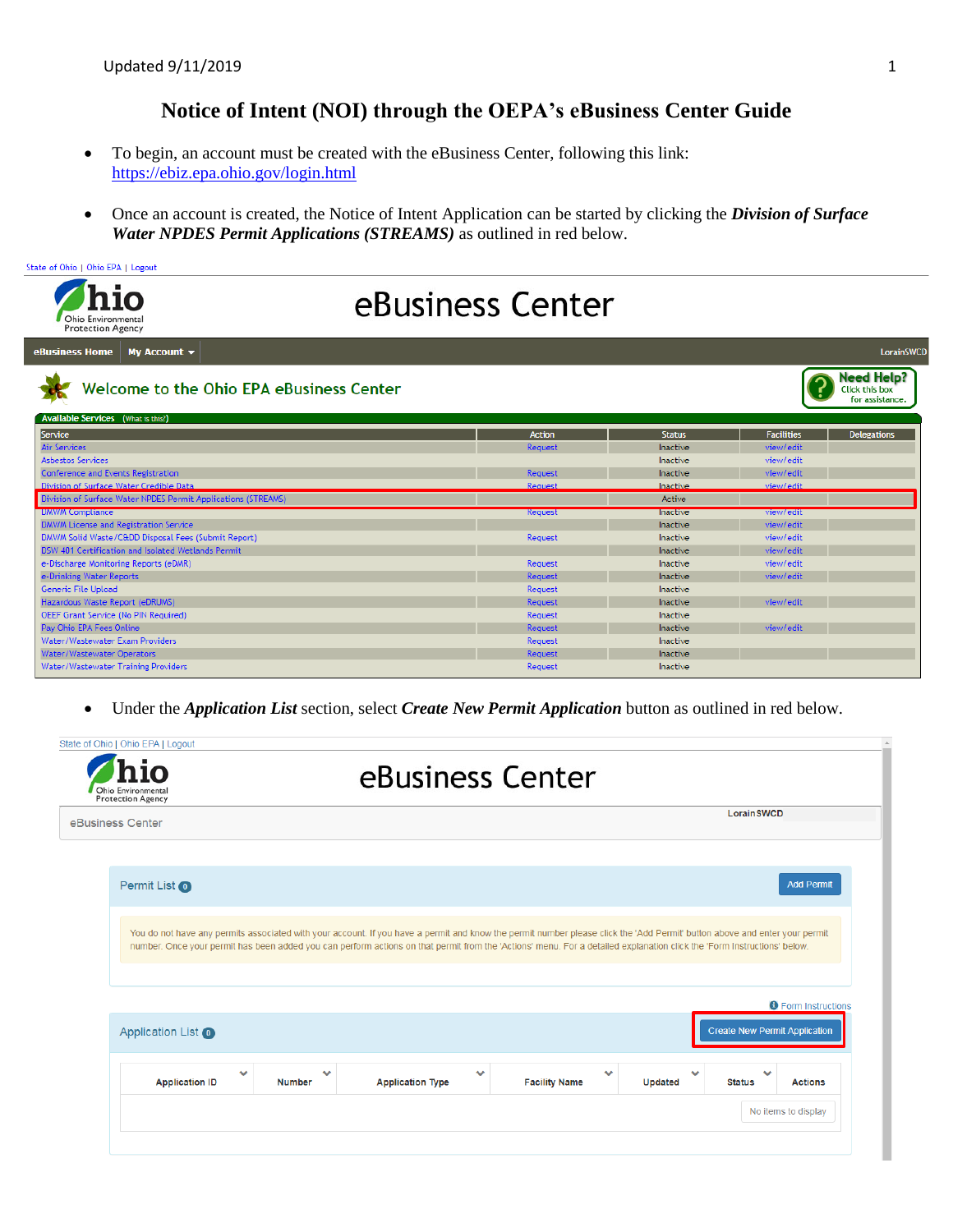For *Initial Permit Information*, the type of permit needed is *Construction Site Stormwater General Permit* as highlighted in blue below. Fill out the *Facility/Site Location Information* as prompted and click *Create Permit Application*.



- The following page requires additional site information. When complete, you can click on the *Validate* button to check for errors within the form – they will be highlighted in red. If no errors exist, click the *Submit* button to submit the form or the *Save* button to Save and Exit.
- After submitting the application, the *Fee Payment Options* screen will appear. You can pay immediately, or pay later by logging back into your account and clicking *Pay EPA Fees Online* in the available service list. To pay immediately, click the *Download Invoice* button to proceed with the online payment.
- After payment processes and the application is reviewed (which may take a few days), you should receive a confirmation email/letter that contains your *Ohio EPA Facility Permit Number*. In order for Lorain Soil & Water to approve your plans, we will need a copy of that letter and permit number with the submission of your Erosion & Sediment Control Plan Review Application Form.

**For additional assistance, follow the step by step guide here:**  [https://epa.ohio.gov/portals/35/edmr/doc/STREAMSGuide\(ConstSW\).pdf](https://epa.ohio.gov/portals/35/edmr/doc/STREAMSGuide(ConstSW).pdf)

**For more information regarding the new eBusiness Center and STREAMS from Ohio EPA following this link:** <https://epa.ohio.gov/dsw/ebs#170645010-whats-new>